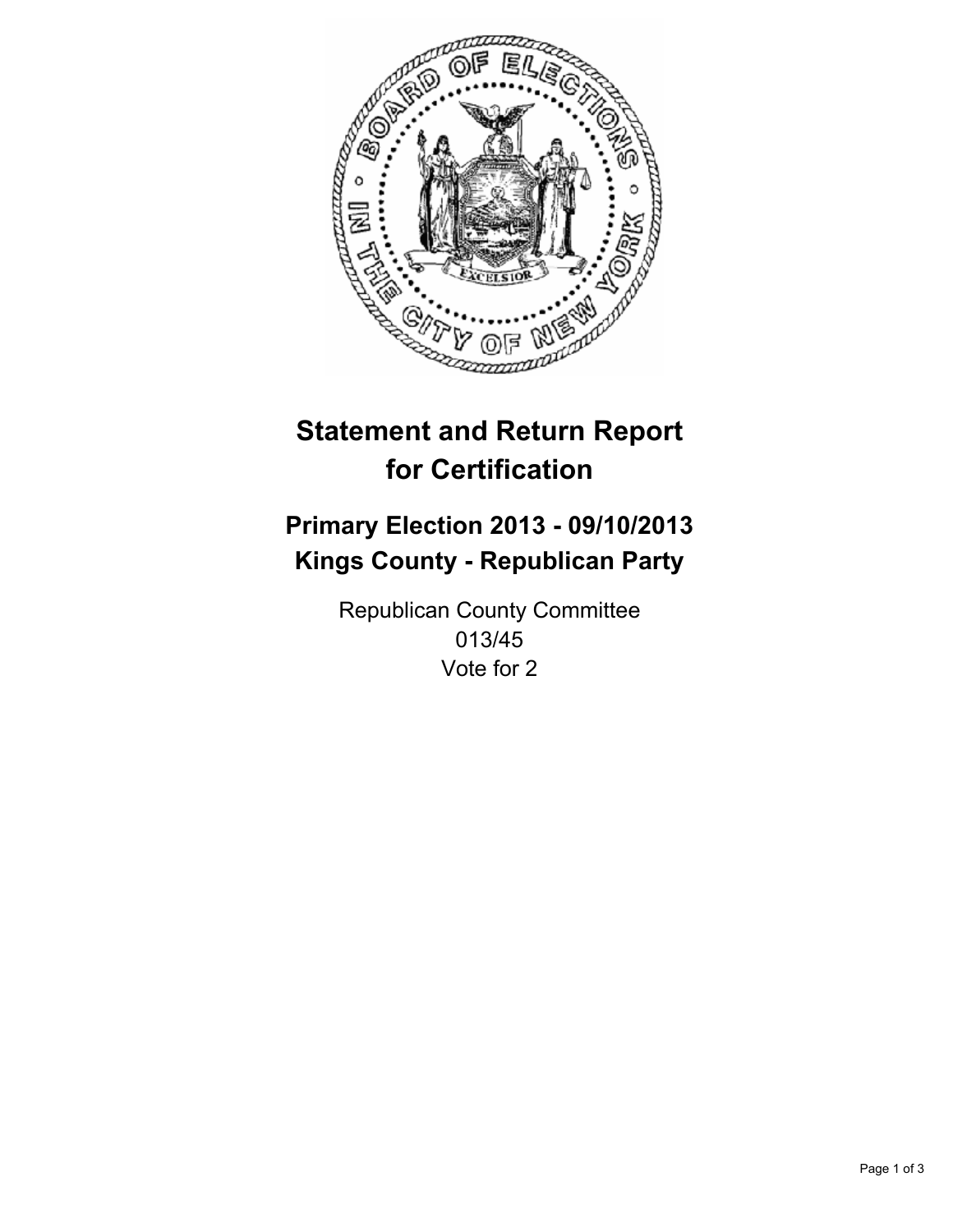

## **Assembly District 45**

| <b>EMERGENCY</b>      | 0  |
|-----------------------|----|
| ABSENTEE/MILITARY     |    |
| <b>FEDERAL</b>        | 0  |
| SPECIAL PRESIDENTIAL  | 0  |
| AFFIDAVIT             | 0  |
| ALEKSANDRA BARBAKADZE | 5  |
| <b>SARRA BOROVIK</b>  | 3  |
| LIOUDMILA COHEN       | 11 |
| <b>LYUDMILA LEVIN</b> | 8  |
| <b>Total Votes</b>    | 27 |